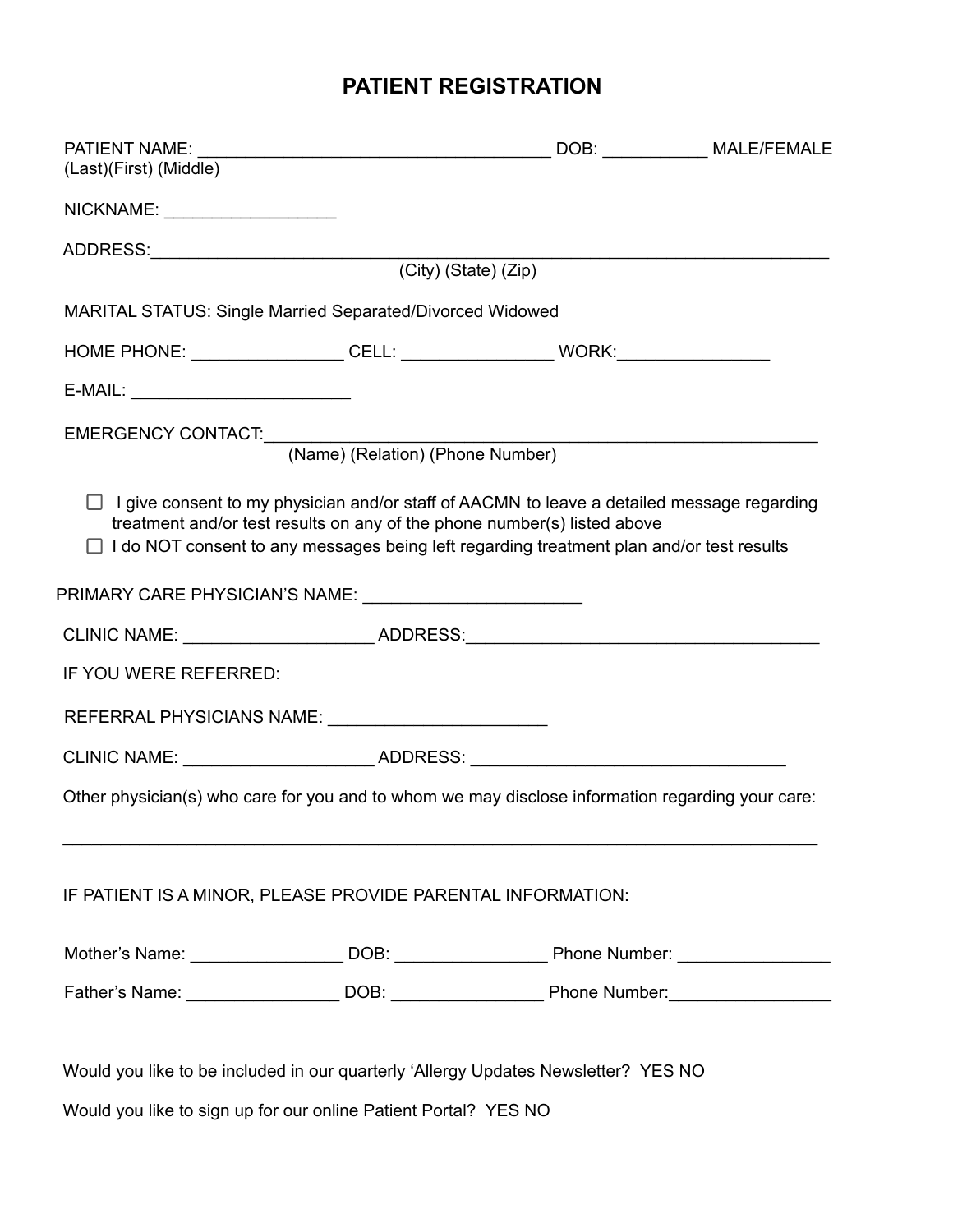### **PRIMARY INSURANCE**

### **IF INCOMPLETE AT TIME OF VISIT, IT IS YOUR RESPONSIBILITY TO CONTACT OUR OFFICE WITHIN 1 BUSINESS DAY TO GIVE COMPLETE AND ACCURATE INFORMATION.**

\_\_\_\_\_\_\_\_\_\_\_\_\_\_\_\_\_\_\_\_\_\_\_\_\_\_\_\_\_\_\_\_\_\_\_\_\_\_\_\_\_\_\_\_\_\_\_\_\_\_\_\_\_\_\_\_\_\_\_\_\_\_\_\_\_\_\_\_\_\_\_\_\_\_\_\_\_\_\_\_\_\_\_

### **IF NOT DONE SO, PLEASE BE AWARE THAT THE OFFICE VISIT COST MAY NOT BE COVERED AND THE FINANCIALLY RESPONSIBLE PARTY WILL BE ACCOUNTABLE**

| ____________________Subscriber Name: ___________________________DOB: _______________________________<br>Insurance Company: ____________________________Address: _________________________Effective Date:<br>____________________Subscriber Name: ___________________________DOB: _______________________________<br><b>INSURED CARDHOLDER OR OTHER FINANCIALLY RESPONSIBLE PARTY</b><br>If you, the patient is financially responsible, please only sign your name at the |
|---------------------------------------------------------------------------------------------------------------------------------------------------------------------------------------------------------------------------------------------------------------------------------------------------------------------------------------------------------------------------------------------------------------------------------------------------------------------------|
|                                                                                                                                                                                                                                                                                                                                                                                                                                                                           |
|                                                                                                                                                                                                                                                                                                                                                                                                                                                                           |
|                                                                                                                                                                                                                                                                                                                                                                                                                                                                           |
|                                                                                                                                                                                                                                                                                                                                                                                                                                                                           |
|                                                                                                                                                                                                                                                                                                                                                                                                                                                                           |
|                                                                                                                                                                                                                                                                                                                                                                                                                                                                           |
| <b>bottom.</b> If patient is a minor please fill out completely.<br>I, ___________________________________ will assume all financial responsibilities.                                                                                                                                                                                                                                                                                                                    |
|                                                                                                                                                                                                                                                                                                                                                                                                                                                                           |
|                                                                                                                                                                                                                                                                                                                                                                                                                                                                           |
| Cell Phone: ____________________________Home Phone: ____________________________                                                                                                                                                                                                                                                                                                                                                                                          |
|                                                                                                                                                                                                                                                                                                                                                                                                                                                                           |
|                                                                                                                                                                                                                                                                                                                                                                                                                                                                           |
|                                                                                                                                                                                                                                                                                                                                                                                                                                                                           |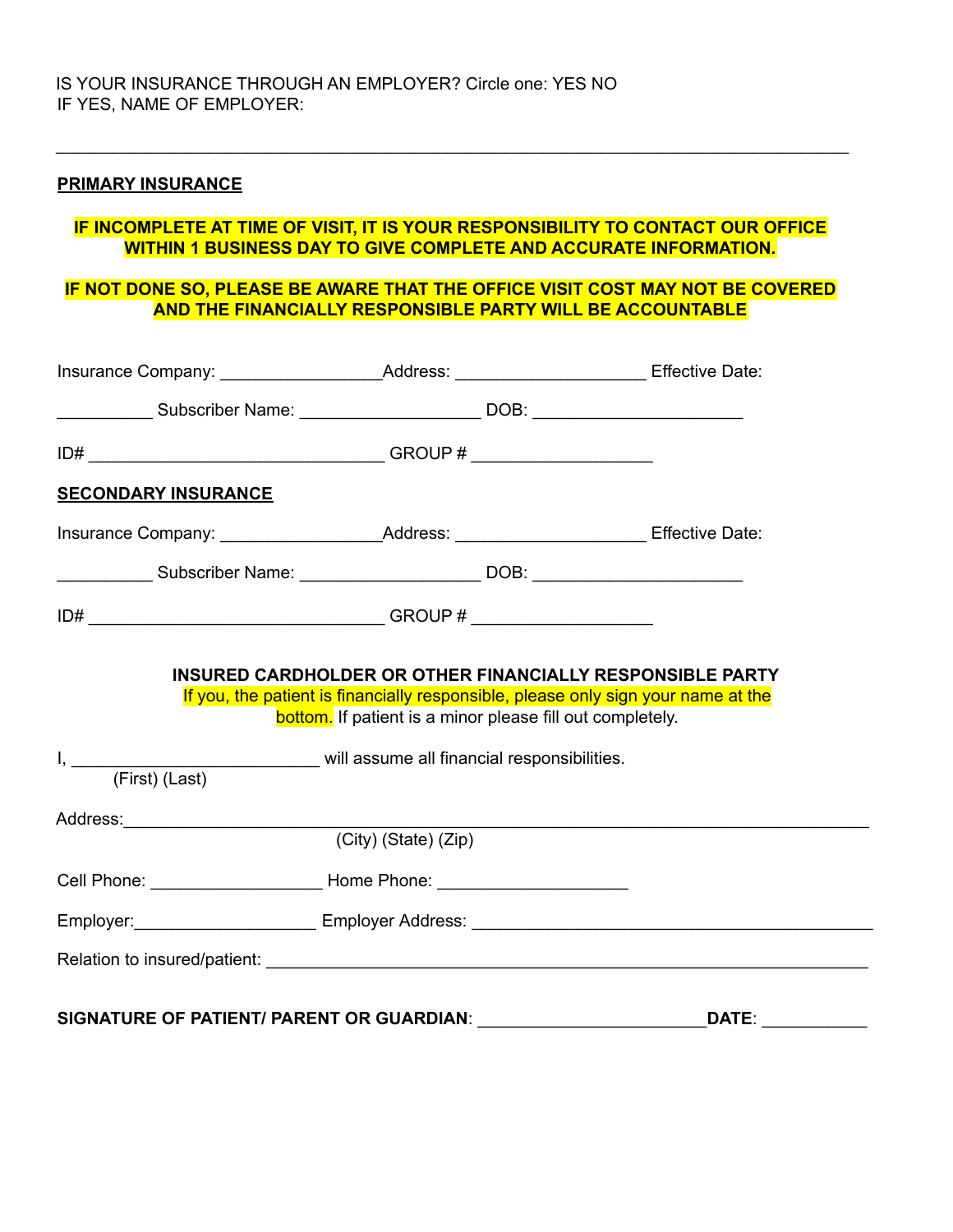## **PRACTICE PHILOSOPHY ON PATIENT PRIVACY**

#### **Allergy and Asthma Center of Minnesota, PLLC Notice of Privacy Practices**

#### **THIS NOTICE DESCRIBES HOW MEDICAL INFORMATION ABOUT YOU MAY BE USED AND DISCLOSED AND HOW YOU CAN GET ACCESS TO THIS INFORMATION. PLEASE REVIEW IT CAREFULLY.**

#### **Revised Effective April 1, 2014**

Allergy and Asthma Center of Minnesota ("AACM") is dedicated to maintaining the privacy of your protected health information ("PHI"). This Notice will tell you about the ways we may use and disclose PHI. We also describe your rights and certain obligations we have regarding the use and disclosure of PHI. We are required by law to maintain the privacy of PHI, to provide you with notice of our legal duties and privacy practices with respect to PHI, and to notify affected individuals following a breach of unsecured PHI. We are required to abide by the terms of this Notice as may be in effect from time to time.

We may revise our privacy practices at any time by posting a new notice of our privacy practices in our office in a prominent location, and will be posted to our website. You can request a copy of our most current notice at any time. Revisions to the notice will be effective for all PHI that AACM maintains: past, present, or future.

We may use PHI for the following purposes without your authorization:

- **1. Treatment: We may use and disclose your identifiable health information to treat you and assist others in your treatment. For instance, we may send a copy of your records to another doctor so that you can be evaluated for a specific condition.**
- **2. Payment: We may use your health information to bill and collect payment for services provided. This may include providing your insurance company with the details of your treatment, sharing your payment information with other treatment providers, contacting you over the phone or through the mail about balances, or sending unpaid balances to a collection agency.**
- **3. Health Care Operations: We may use and disclose health information to operate our business. For example, PHI may be used to evaluate the quality of care we provide, for state licensing, to identify you by name when you visit the office, or to our doctors, nurses, technicians and staff for educational and learning purposes.**
- **4. Appointment Reminders: We may use and disclose your information to remind you of appointments. We may also mail you a reminder postcard for follow-up visits, or call (or leave you a voicemail) to remind you of upcoming appointments.**
- **5. Treatment Options: We may use your health information to inform you of treatment options or other health related services which may be of interest to you.**
- **6. Business Associates: We may share your health information with other individuals or companies that perform** various activities for, or on behalf of, our office such as after-hours telephone answering or quality assurance. **Our Business Associates agree to protect the privacy of your PHI.**

We may also use and disclose your health information without your authorization when permitted or required to by law, including:

■ For public health activities including reporting of certain communicable diseases. ■ For workers' compensation or similar programs as required by law.

- ▪▪ When we suspect abuse, neglect, or domestic violence.
- For health oversight activities.
- ▪▪ For certain judicial and administrative proceedings.
- For law enforcement purposes.
- ▪▪ To a medical examiner, coroner, or funeral director.
- For organ, eye, or tissue donation purposes if you are an organ donor.
- To avert a serious threat to your health and safety or that of others.

• For governmental purposes such as military or veterans activities or for national security. •• In any other instance required by law.

• For research purposes.

Unless you object, we may use or disclose your medical information in the following circumstances:

• **• Individuals Involved in Your Care or Payment for Your Care.** We may use or disclose information to notify or assist in notifying a family member, legal representative, or another person responsible for your care or payment for your care. Information may also be disclosed after your death to a family member, other relative, close personal friend, or other person identified by you, unless this would be inconsistent with your known express preference.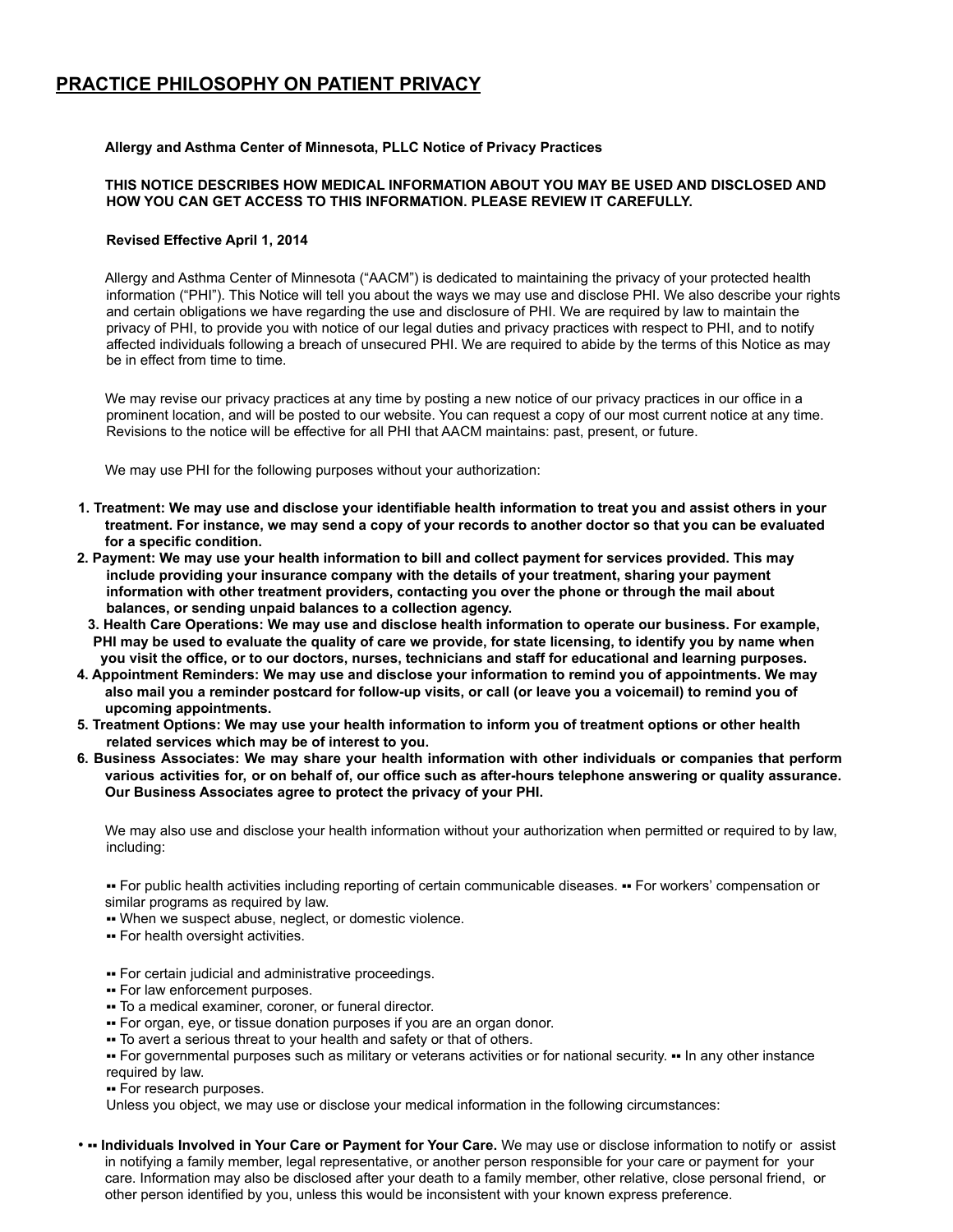• • **Emergency Circumstances and Disaster Relief.** We may disclose information about you to an entity assisting in a disaster relief effort so that your family can be notified of your location and general condition. Even if you object, we may still share the medical information about you, if necessary for the emergency circumstances.

**You should also know that:**

**1. We will not use or disclose your individually identifiable protected health information for "marketing" purposes (as defined by HIPAA) without your prior authorization, other than face-to-face communications to you, and other than promotional gifts of nominal value that we may provide to you.**

**2. We will not disclose your individually identifiably protected health information in any non-research related manner that would constitute a "sale" (as defined by HIPAA) without your prior authorization. 3. If you elect to personally pay for your services "out of pocket" in full, we will agree to any request you make to not bill your health plan or inform them of the services rendered and for which you paid. 4. Other uses and disclosures of individually identifiable protected health information not described herein will be made only with your authorization.**

BELOW IS A LIST OF YOUR RIGHTS REGARDING INDIVIDUALLY IDENTIFIABLE HEALTH INFORMATION. ALL REQUESTS RELATED TO THESE ITEMS MUST BE MADE IN WRITING TO OUR PRIVACY OFFICER AT THE ADDRESS LISTED BELOW. WE WILL PROVIDE YOU WITH APPROPRIATE FORMS TO EXERCISE THESE RIGHTS. WE WILL NOTIFY YOU, IN WRITING, IF YOUR REQUESTS CANNOT BE GRANTED.

- **1. Restrictions on Use and Disclosure: You have the right to request restrictions on how we use and disclose your health information. This includes requests to restrict disclosure of your health information to only certain individuals, or entities, involved in your care such as family members and insurance companies. We are not required to agree with your request, except as provided above if you request us to restrict disclosure to a health plan for payment or health care operations if the PHI relates only to a health care item or service for which you have paid in full. If we agree to restrict a use or disclosure, we are bound to the agreement unless the use or disclosure is otherwise required or authorized by law.**
- **2. Confidential Communications: You have the right to request that we communicate with you in a particular manner or at a certain location. For example, you may request that we only contact you at home. We will accommodate reasonable requests.**
- **3. Access: You have the right to inspect or request a copy of records used to make decisions about your health care, including your medical chart and billing records. This office will schedule appointments for record inspection. We may charge a fee for providing you copies of your records. Under special circumstances, we may deny your request to inspect and/or copy your records. You may request a review of this denial in some circumstances.**
- **4. Amendment: You have the right to request amendments to your health records created by and for AACM if you feel they are incorrect or incomplete. We may accept or deny your request. If we deny your request, you have the right to provide a statement of disagreement or rebuttal statement.**
- **5. Accounting of Disclosures: You have the right to receive an accounting of the disclosures. This means you may request a list of certain disclosures AACM has made of your records. Upon your request, we will provide this information to you one time free during each twelve (12) month period. There may be a fee for additional copies.**
- **6. Copy of Notice: You have the right to request that we provide you with a paper copy of this Notice of Privacy Practices.**

**If you have questions about this notice, please contact AACM at 612-444-3247**. If you feel your privacy rights have been violated, you may file a written complaint with our office. You may also file a complaint with the Secretary of the Department of Health and Human Services. You will not be penalized for filing a complaint.

I have received a copy of this office's Notice of Privacy Practices.

Printed Patient Name: \_\_\_\_\_\_\_\_\_\_\_\_\_\_\_\_\_\_\_\_\_\_\_\_\_\_\_\_\_

Name/Relationship if Signed by Individual Other than Patient:

#### Signature:

\*\*\*FOR OFFICE USE ONLY\*\*\*

We attempted to obtain written acknowledgement of receipt of this Notice of Privacy Practices but could not because:

\_\_\_\_\_ Individual Refused to Sign \_\_\_\_\_ Communication Barrier \_\_\_\_\_ Care Provided was Emergent \_\_\_\_\_ Other: